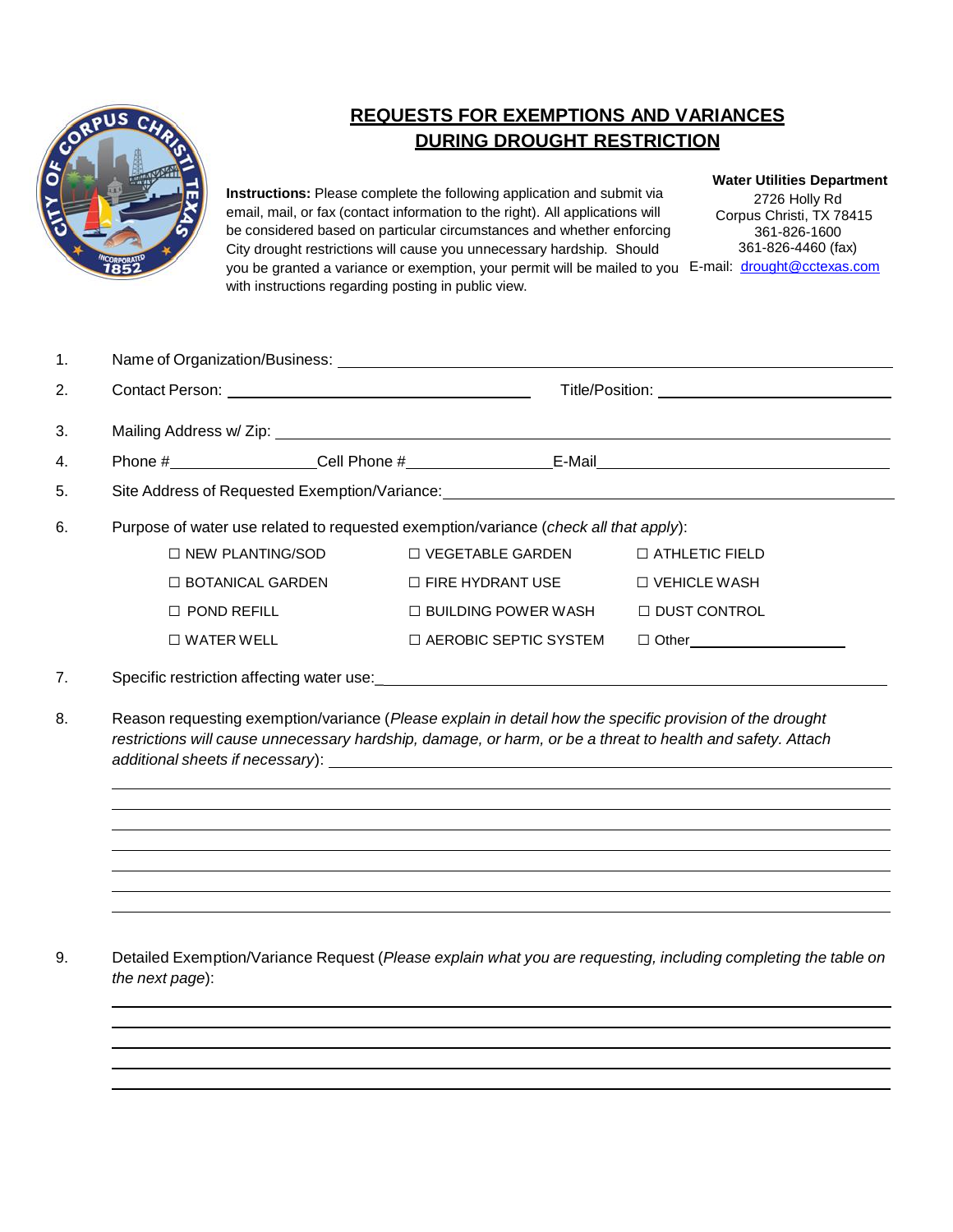Continue on reverse